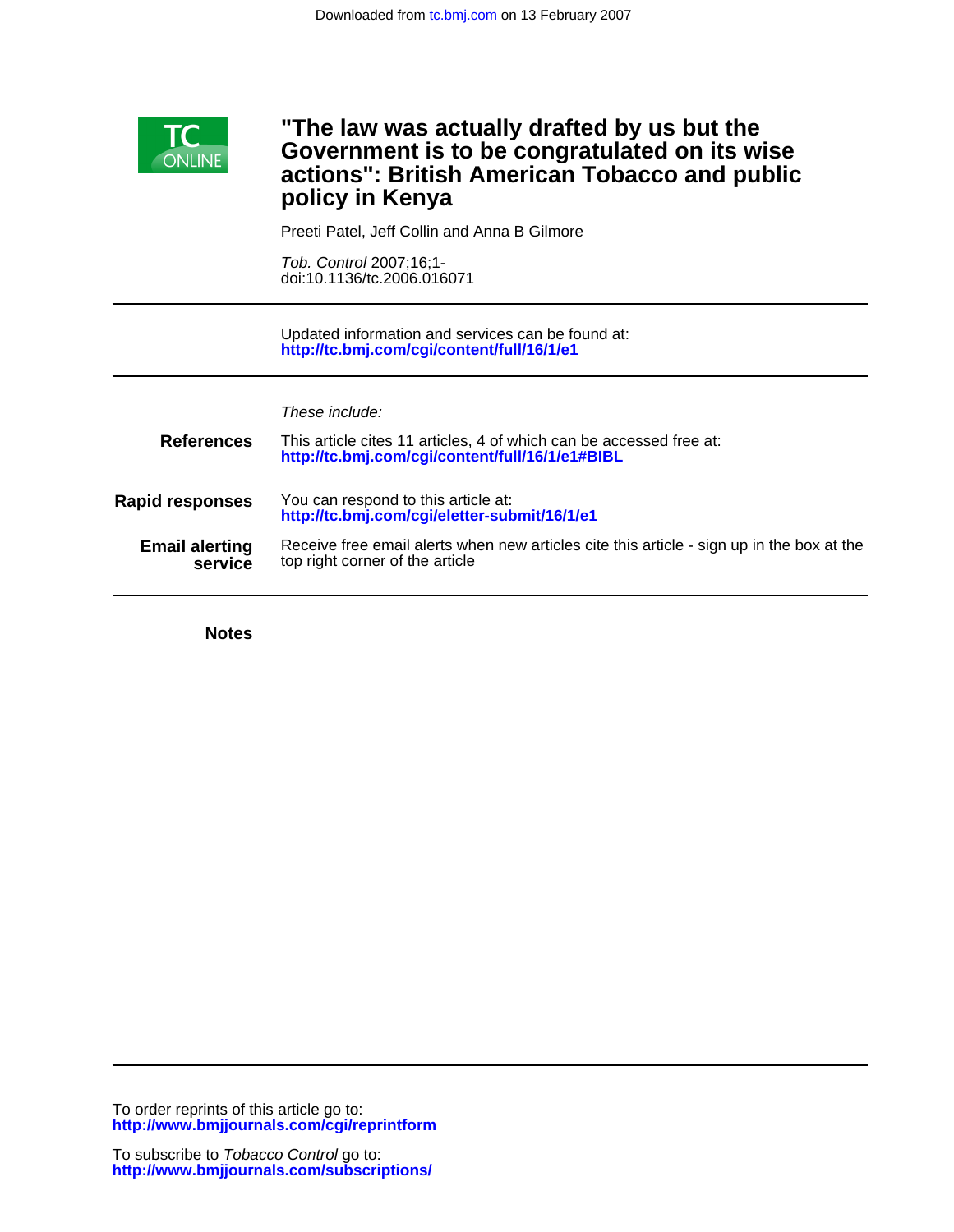## RESEARCH PAPER

# ''The law was actually drafted by us but the Government is to be congratulated on its wise actions'': British American Tobacco and public policy in Kenya

## Preeti Patel, Jeff Collin, Anna B Gilmore

............................................................... ............................................................... .....

Tobacco Control 2007;16:e1 (http://www.tobaccocontrol.com/cgi/content/full/16/1/e1). doi: 10.1136/tc.2006.016071

Background and objective: British American Tobacco (BAT) has historically enjoyed a monopoly position in Kenya. Analysis of recent tobacco control debates and a case study of BAT's response to the emergence of competition in Kenya are used to explore the company's ability to shape public policy and its treatment of tobacco farmers.

Design: Analysis of internal industry documents from BAT's Guildford depository, other relevant data and interviews with key informants.

Results: BAT enjoys extensive high-level political connections in Kenya, including close relationships with successive Kenyan presidents. Such links seems to have been used to influence public policy. Health legislation has been diluted and delayed, and when a competitor emerged in the market, BAT used its contacts to have the government pass legislation drafted by BAT that compelled farmers to sell tobacco to BAT rather than to its competitor. BAT was already paying farmers less than any other African leaf-growing company, and the legislation entrenched poor pay and a quasi-feudal relationship. BAT's public relation's response to the threat of competition and the ministers' public statements extolling the economic importance of tobacco growing suggest that BAT has manipulated tobacco farming as a political issue.

Conclusions: The extent of BAT's influence over public policy is consistent with the observations that, despite ratifying the Framework Convention on Tobacco Control, progress in implementing tobacco control measures in Kenya has been limited. The benefits of tobacco farming seem to be deliberately exaggerated, and an analysis of its true cost benefits is urgently needed. Tobacco farmers must be protected against BAT's predatory practices and fully informed about its activities to help them have an informed role in policy debates. As image, particularly around the importance of tobacco farming, seems key to BAT's ability to influence policy, the truth about its treatment of farmers must be publicised.

Tiven by the recent expansion of transnational tobacco<br>corporations (TTCs) across many low- and middle-<br>income countries, the burden of tobacco's health effect<br>is shifting. It is predicted that, by 2020, 70% of the estimat corporations (TTCs) across many low- and middleincome countries, the burden of tobacco's health effect is shifting. It is predicted that, by 2030, 70% of the estimated 10 million global deaths from tobacco will occur in developing countries.<sup>1</sup> In this context, sub-Saharan Africa (SSA) offers an opportunity for global health, being the only region in the world where primary prevention of the tobacco epidemic remains possible.<sup>2</sup> However, with TTCs investing heavily in the region during the last decade and with evidence of rapidly rising consumption, particularly among youth,<sup>3</sup> this window of opportunity is closing rapidly.

Implementation of comprehensive regulatory measures is required to prevent further escalation of the epidemic in SSA, and the World Health Organisation's Framework Convention on Tobacco Control (FCTC) provides excellent opportunities in this regard. The African nations recognised this in pressing unanimously for a comprehensive treaty while simultaneously acknowledging the need to find an alternative income for countries dependent on tobacco farming, notably Zimbabwe and Malawi.<sup>2</sup><sup>3</sup> Tobacco farming represents a unique dimension to the tobacco control debate in SSA, and previous analyses of tobacco industry documents suggest that the tobacco industry has attempted to hijack such debates by presenting tobacco control as a ''first world'' concern that would lead to economic destabilisation and exacerbate poverty and malnutrition among tobacco-growing countries.4 By contrast, a growing body of

evidence suggests that tobacco farmers face considerable financial and health risks from growing tobacco. $5-12$ 

As African nations seek to implement the provisions of the FCTC, tobacco control legislation will have to be developed and enacted, providing opportunities for the tobacco industry to influence policy. The fact that Kenya has signed and ratified the FCTC<sup>13</sup> while (as detailed below) efforts to implement legislation consistent with the treaty have been unsuccessful amid persistent reports of BAT influence<sup>14</sup> highlights the possible barriers. Hence, there is an urgent need to understand the tobacco control policy environment in Africa, including the relationships between tobacco farmers and TTCs, which are clearly integral to this. However, there remains a dearth of research in this area. This paper seeks to address this gap by examining British American Tobacco's (BAT) policy influence in Kenya.

BAT merits particular attention as it is the dominant player in SSA, with a market share of over 90% in 11 countries.<sup>3</sup> The selection of Kenya reflects its significance to BAT's operations in Africa, the role it seems to have in BAT's efforts to influence policy regionally<sup>15</sup> and the nature of Kenyan tobacco politics.

Abbreviations: BAT, British American Tobacco; BATCo, British American Tobacco Company; BATK, British American Tobacco Kenya; FCTC, Framework Convention on Tobacco Control; MTCo, Mastermind Tobacco Kenya; MTK, Mastermind Tobacco Kenya; NGOs, non-governmental organisations; SSA, sub-Saharan Africa; TTCs, transnational tobacco corporations

See end of article for authors' affiliations ........................

Correspondence to: Dr Preeti Patel, Centre on Global Change and Health, London School of Hygiene & Tropical Medicine, Keppel Street, London WC1E<sup>'</sup>7HT,

UK; preeti.patel@lshtm.ac.uk Received 7 February 2006

Accepted 20 September 2006 ........................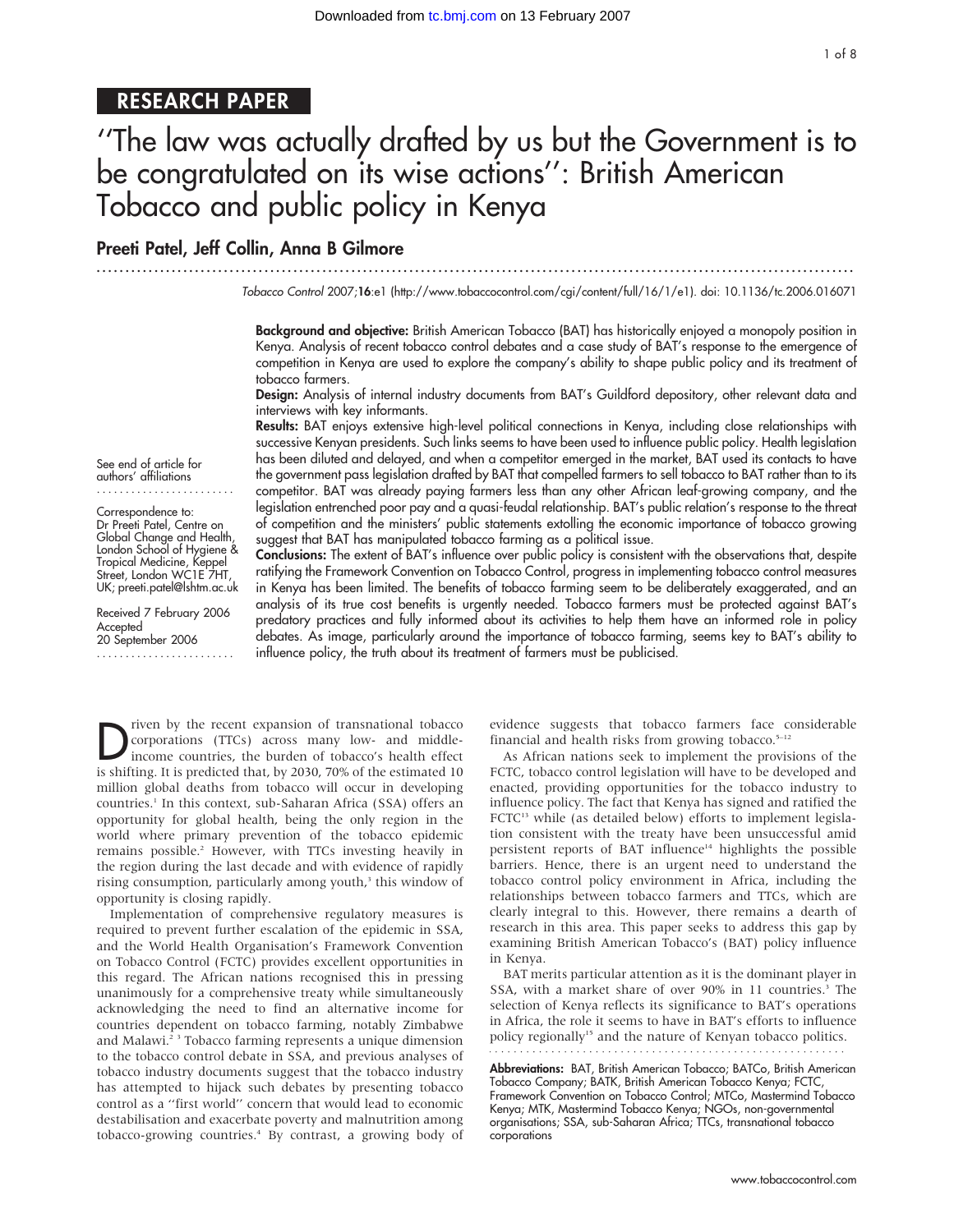After an introduction to the origins and character of BAT's political influence in Kenya and an overview of recent tobacco control debates in the country, this paper uses a case study of the company's response to an emergent competitor, Mastermind Tobacco Kenya (referred to in the documents as MTK or MTCo), to examine BAT's influence on policymaking. The paper therefore aims to shed important light on issues critical to the development of tobacco control across SSA.

## METHODS

A 1998 legal settlement in the USA led to the creation of two document depositories, including one in Guildford, UK storing an estimated 8 million pages of documents from BAT. Full methodological details are provided online at http://www.tobaccocontrol.com/supplemental. In brief, relevant files were identified in the Guildford Depository via an iterative search strategy. Documents were then indexed in a specially designed database to construct a historical and thematic narrative. Additional data were obtained from tobacco industry journals, social science and medical databases, newspapers, annual reports, four visits to Kenya and through interviews with key public health informants.

## RESULTS

#### BAT, Kenya and the politics of tobacco

BAT's presence in Kenya dates back to around 1908,<sup>16 17</sup> although BAT Kenya (BATK) was created only in 1965. Kenya is now the third largest cigarette manufacturer in World Health Organization's African region,<sup>18</sup> and BATK is the largest cigarette-manufacturing company in East and Central Africa<sup>19</sup>

Tobacco growing in Kenya began in the late 1930s, when the colonial government invited BAT to conduct experiments with flue cured tobacco.<sup>20</sup> Although BAT concluded that "Kenya is not an ideal country to grow tobacco",<sup>21</sup> it later expanded tobacco farming in response to the Kenyan government's invitation to make the country self-sufficient in tobacco, thereby reducing foreign exchange losses from leaf imports.<sup>22</sup><sup>23</sup> Although now an important part of BAT's Kenyan business,<sup>24</sup> the documents suggest that historically the company's involvement in tobacco farming largely reflected political priorities, with one document describing the leaf development programme as merely "an adequate P.R. platform".<sup>25</sup> Box 1 gives the details of the structure and profitability of tobacco farming in Kenya.

The Kenyan government has a longstanding stake in BATK,<sup>33</sup> being its second largest shareholder with a 20% holding.<sup>34</sup> The company has long enjoyed high level political connections. Former chairman BM Gecaga, who had close ties to the powerful family of Kenya's first president Jomo Kenyatta,<sup>35</sup> was a nominated Member of Parliament<sup>36</sup> (nominated by political parties represented in parliament), whereas Harris Mule, nonexecutive director of BATK, was Vice-Chairman of Transparency International Kenya, and was involved in Kenya's recent constitutional review process.\* Another nonexecutive director, Professor Joseph Kimura, has recently been appointed Chairman of Higher Education Loans Board by the current president, Mwai Kibaki (http://www.statehousekenya. go.ke/news/march03/2003250303.htm). The long-time president Daniel Arap Moi was regarded as sympathetic to the tobacco industry,<sup>8</sup> and documents indicate his close relationship with BATK.<sup>37-40</sup> Mr Mule has also undertaken several major consultancies for the World Bank, the African Development Bank and the International Food Policy Research Institute. He

has also held ministerial posts: 1978–1986—Permanent Secretary, Ministry of Finance/Planning; 1972–1978—Deputy Permanent Secretary, Ministry of Finance and Planning. Allan Ngugi is also a Non-Executive Director of BAT Kenya. He is also the Chief Executive Officer of the Kenya Association of Manufacturers (BAT Kenya is a member of this organisations; see http://www.nationaudio.com/News/DailyNation/21072000/ Business/Business8.html).

Importantly, BAT's close political links have continued into the post-Moi era. Documents suggest that the new president Mwai Kibaki has had a close relationship with BATK, having publicly spoken on its behalf while Minister of Health<sup>41</sup> and being described by BAT as ''a close friend of our chairman and a good ally of the company''.36 As mentioned above, the long awaited Tobacco Control Bill, originally sent to the Ministry of Health for final approval in  $1999<sup>42</sup>$  has languished in the Attorney General's office amid reports of industry influence,<sup>43</sup> with successive annual reports $44-47$  from BATK noting the company's efforts to amend it. Anticipating the bill's reemergence, tobacco companies, including BAT and Mastermind, funded a retreat for over 40 Members of Parliament at an exclusive coastal resort.<sup>48 49</sup> There are now indications that the bill has been so heavily diluted after industry lobbying that some of its original advocates are seeking to delay its passage.<sup>14</sup> More recently, Ministry of Health efforts to enact tobacco control measures, including smoke-free legislation and health warnings consistent with the FCTC, through a different route in an attempt to bypass the Tobacco Control Bill and pre-empt industry lobbying failed when BATK and Mastermind's challenge to Kenya's High Court succeeded in suspending the legislation.<sup>31 50 51</sup>

The international importance of such links is reflected in BAT's identification of Kenya as key to its attempts (largely unsuccessful in Africa) to prevent developing countries from supporting the negotiation of a strong FCTC.<sup>15 52-54</sup> At one BATsponsored regional meeting of the International Tobacco Grower Association (previously discredited as a front group funded and directed by the TTCs)<sup>4</sup> in Nairobi, the Minister of Agriculture suggested that, in considering the FCTC, Kenya ''cannot ignore the economic and social benefits this crop brings to our country".<sup>29</sup> Similar sentiments have been expressed elsewhere in Africa (see, for example, BAT's statement on tobacco in Africa. http://www.bat.com/oneweb/ sites/uk\_\_3mnfen.nsf/vwPagesWebLive/

DO538NJ3?opendocument&SID = 34706DE89998E74C85ED4-  $C85840FC711&DTC = 20040616&TMP = 1.^{55}$ 

### BAT's response to the emergence of competition

In the late 1980s, BATK's de facto monopoly status was undermined by the launch of two local companies, Mastermind and Cut Tobacco. Despite still being the country's largest manufacturer, by 2002 its market share had dropped from 90%<sup>3</sup> to 71%, Mastermind's had progressed to 22%, followed by Cut Tobacco at 7%.<sup>56</sup>

BATK became aware of a potential threat to its pre-eminence in 1987.<sup>57</sup> Of the two new cigarette manufacturers registered in that year,<sup>58</sup> Mastermind was the more important one, benefiting from both a detailed awareness of BATK's potential weaknesses and a powerful political backing:

Mastermind Tobacco Company … is spearheaded by Wilfred Murungi, an ex-BAT Kenya Director, in association with Rujigiro, financed by Baganza, the ousted President of Burundi … It also appears to have a godfather in the person of Nicholas Biwott, who is a front man for President Moi's commercial interests. \* <sup>59</sup> http://www.tikenya.org/board.asp.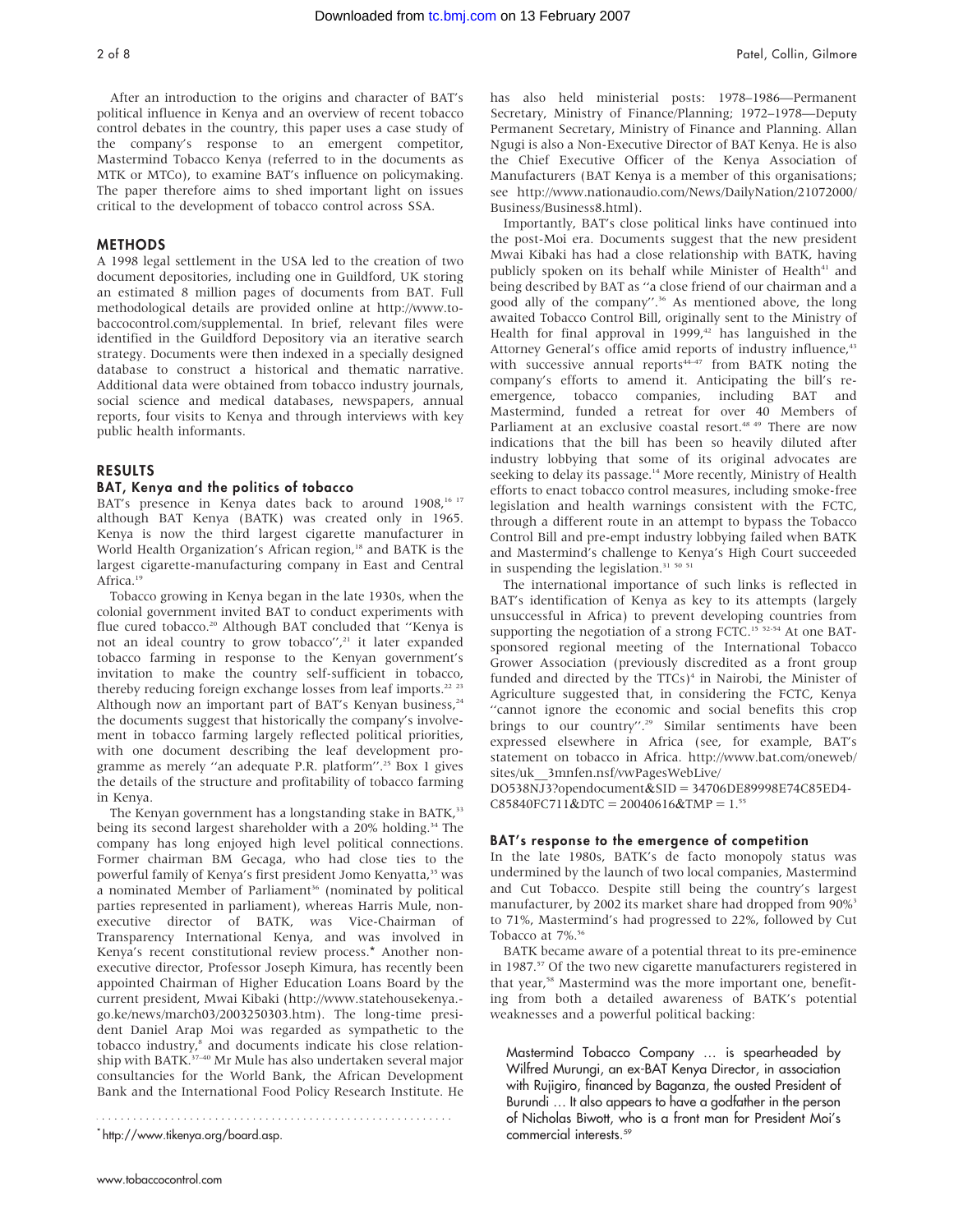British American Tobacco and public policy in Kenya 3 of 8

Approximately 35 000 small-scale farmers grow tobacco in Kenya, in Eastern, Western, Central & Nyanza Provinces. In all, 4500 hectares of land is devoted to tobacco farming, representing 0.19% of total arable land.26 BATK has a contractual arrangement with around 20 000 of these smallscale farmers.<sup>8</sup> It offers them crop inputs and advice, and buys leaf from them once dried (cured). The price farmers receive for their tobacco leaf is dependent on BATK's evaluation of its quality. Usually no independent assessors are present.<sup>27</sup> Under BATK contracts, crop inputs such as seeds, pesticides and fertilisers are given to farmers as a loan, which is then deducted from their final earnings. BAT documents suggest that traditionally the costs of such inputs were financed by the state,<sup>28</sup> although we have been unable to confirm this. Interviews with tobacco farmers suggest that these inputs are grossly overpriced, with one farmer stating ''The loan the tobacco firm provides is really weighing down on us. Actually after the deduction you get nothing. Year in year out of the company ensures that you have an outstanding loan".<sup>8</sup> Such findings are substantiated through research on a small number of tobacco farmers which shows that having allowed for the loan, labour, fuel and costs, over 80% are losing money.<sup>10</sup>

Despite widespread perceptions of the economic importance of tobacco leaf,<sup>29</sup> independent data suggest that tobacco makes a minimal contribution to Kenyan exports. Between 1961 and 2001, the maximum contribution that all tobacco exports made in dollar terms to Kenya's total merchandise exports was 4% during the early 1960s, since when the proportion has fallen to between 0.05% and 2%.30 Over the same period, leaf exports alone contributed only between 0.1% and 0.8%. The Ministry of Agriculture data also suggest that a shift to other cash crops could provide far greater revenues to Kenya's tobacco farmers.<sup>31</sup> In the Eastern province in 1999, for example, mangoes were 37 times more profitable, whereas papaya and cotton each similarly dwarfed farmers' earnings from tobacco.<sup>32</sup>

The combination of local expertise and influence was sufficient to instigate a substantial and wide-ranging response, with the parent company BATCo conducting several examinations of BATK's performance and giving authoritative instructions for reform of its operating company.<sup>60</sup> BATCo was particularly worried about the seeming failure of BATK to make sufficient headway among poor, young adult smokers. A competition sensitivity analysis conducted in November 1987 emphasised that:

The admission that BAT Kenya has achieved only low penetration of the 18–24 years age group in the lower income segment is disquieting. … This market is worth examining in its own right and suitable products developed to exploit it.<sup>58</sup>

In some respects, the arrival of a competitor was seen by BATCo as a welcome opportunity to reshape BATK and overturn its monopoly-era inefficiencies particularly in the area of marketing:

All the bad habits of monopoly days must be unlearnt and a drive to sell, not only company products, but also company image and service, undertaken without delay.<sup>58</sup>

BATCo's regional marketing director Richard (Dick) Hartley encouraged Kenya's managing director Terry McDowell to reconsider the previous voluntary commitment to restrict advertising and abandon radio advertising. $24$  He suggested that, in addition to the resumption of radio advertising, new media opportunities be explored, $24$  particularly given concerns about the introduction of health warnings in January 1985.<sup>60</sup>

BATK should review the prospects of getting back on radio following their voluntary withdrawal because of the likely negative impact of health warnings on smokers. It will allow greater reach with image advertising to the rural population in times of a competitive threat.<sup>61</sup>

## Recognising the need for a political response

Beyond these largely commercial responses, the threat posed by domestic competition was seen as requiring a political solution. The challenge to BATK's monopoly tapped into several important strands of Kenyan politics and required delicacy in its handling.<sup>58</sup>

BAT soon became aware of the national sensitivities to a contest between a powerful transnational and a small African competitor. Therefore, its strategic response had to reconcile potentially conflicting requirements to ''avoid the accusation of giant multinational squashing a local company, and to maintain our leadership".<sup>62</sup> Worried that BATK did "not appear to be winning the sympathy'' of the administration, Terry McDowell noted in relation to press coverage on the issue:

MTCo are portraying themselves as the midget against the giant, the wholly owned tiny Kenyan company against the huge multinational, the small aggressive entrepreneur breaking into export business which has been the preserve of monopolistic BAT. He, Murungi, is also banging the drum on his noble efforts in the field of exports. As you can appreciate his ''audacious business approach'' is having a favourable impact on the readership.<sup>63</sup>

Given this context, BAT rapidly decided that it would ''be unwise for BATK to go out and kill competition as soon as it comes to the market'', but instead should be seen to welcome  $it<sup>41</sup>$ 

## Farmers and tobacco politics in Kenya

The main battleground in making this a winnable contest for BAT was tobacco leaf and the tobacco farmers of Kenya, which constituted a key resource. Publicly, BAT had long alleged its value to farmers and the broader rural economy. Its 1986 annual report—for example, claimed:

The total impact effect of our tobacco growing activities in the rural areas where we operate has been very positive. Especially visible has been the continued improvement in the quality of life of the people, by the provision of an extra cash income from tobacco.<sup>64</sup>

Such public assertions sit uneasily with independent evaluations of BAT's treatment of tobacco farmers in Kenya (see Christian Aid's interviews with tobacco farmers in Kenya and a study of BAT Kenya contracted tobacco farmers by SocialNeeds Network, a Kenyan NGO in Christian Aid (2004)—Behind the mask: The real face of corporate social responsibility, http:// www.christian-aid.org.uk/indepth/0401csr/csr\_behindthemask. pdf. (accessed 22 Dec 2006)) and the scale of economic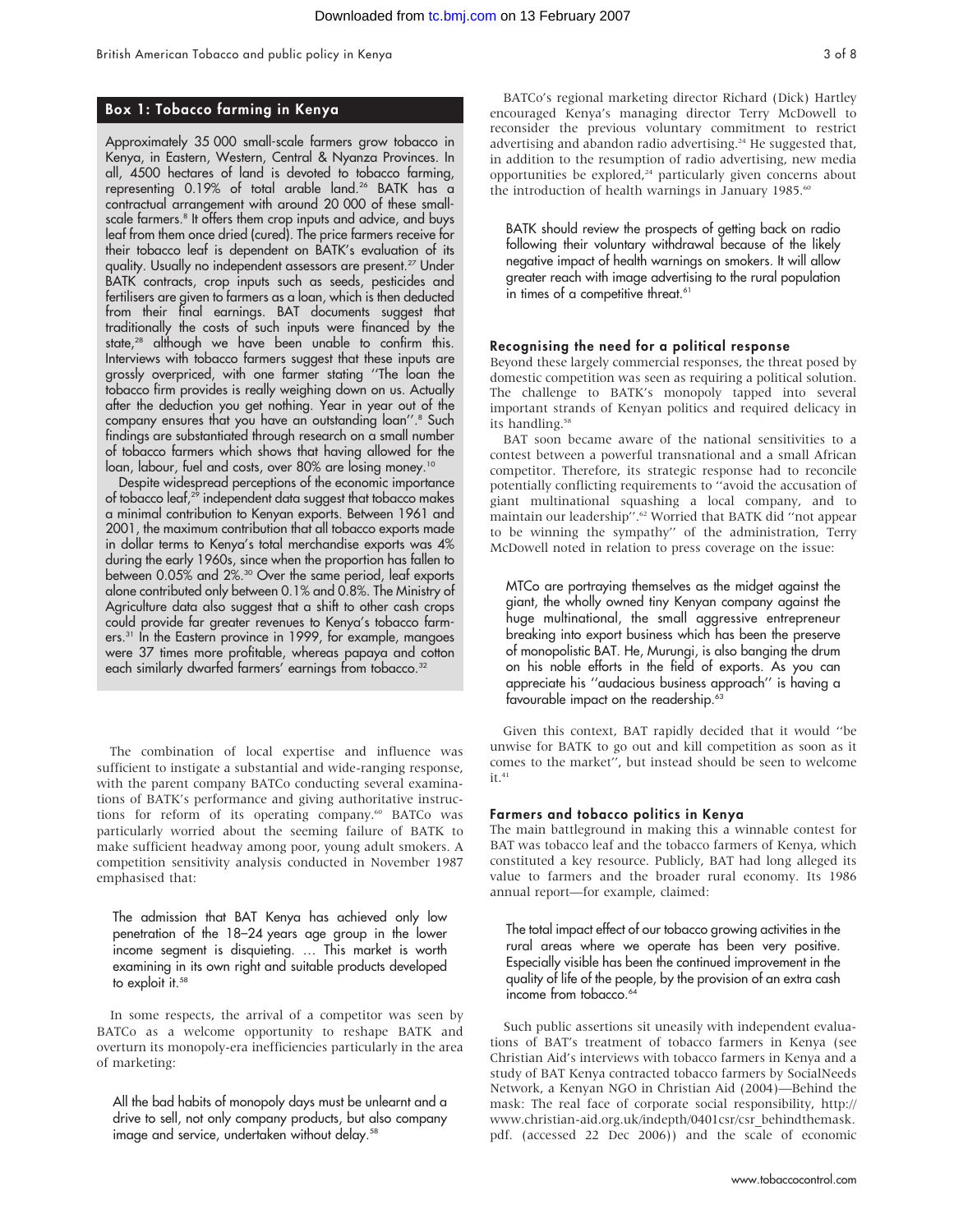exploitation indicated by the documents. BATK's record for under-paying farmers for tobacco leaf even drew adverse comment from the group's UK headquarters who noted that the ''price per kilo paid to farmers is well below inflation each year ... We do not agree with BATK's philosophy".<sup>65</sup>

BATK's projected profitability in the mid-90s relied on greater leaf exports, requiring yield increases that BATCo thought would be jeopardised by the former's treatment of farmers:

Much depends on the cooperation of farmers and in that context your pricing philosophy has to be queried. You are paying less to farmers than any other African leaf growing company and only 46% of crop cost actually goes to farmers compared to up to 70% in other countries. While the factors may be somewhat distorted by the poor year in 1991, there would be merit in your reviewing your price to farmer strategy.24 (emphasis added)

BATK were, of course, aware of the gap that existed between their and Mastermind's payments to farmers. A letter in June 1990 acknowledged that Mastermind's ''indicated prices are of course above ours".<sup>66</sup> McDowell describes the effect of this differential on BATK's relationship with farmers:

He (Murungi) is advising the farmers that BAT has, through all these years been underpaying them, and now he, the bright knight in shining armour, is paying the price they deserve for their labour. You can imagine the reaction of the farmers. Recently I gave a short presentation to 200–300 on one of their market days and their general attitude towards me was positively hostile.<sup>64</sup>

Reluctant to compete on price paid to farmers,<sup>64</sup> BATK decided on a comprehensive political strategy that would effectively deny farmers the opportunity to sell to its new competitor. By securing control over farmers' sales, BATK hoped that the ''tobacco leaf supply situation could constrain (MTK's) initial operations".<sup>58</sup> Although BATK was self-sufficient in tobacco leaf,<sup>67</sup> a newcomer such as Mastermind was inevitably more vulnerable in its supply structure. If the supply of better grades of tobacco could be controlled by BATK, the competition would be starved of suitable leaf and ''when they run out they will have to use unripe tobacco".<sup>21</sup> Fearful that the success of such efforts could be undermined by Mastermind being granted import licenses,<sup>60</sup> BATK "made strong representation at ministerial level that its competitors should not be given preferential treatment for importation of tobacco".<sup>68</sup>

The first step in BAT's political strategy was to reverse the increase in public sympathy for the newcomer. The company's 1991 public affairs programme outlined a strategy to shape both elite and public opinion. This included the extension of its public relations programme to cover the participation of key farmers, develop alliances and resources to be drawn on in future disputes, and use trade media to communicate favourable messages across rural areas.<sup>68</sup> Such efforts were to be reinforced by targeted attempts ''to promote and sustain the company's good citizen image"<sup>69</sup> through its programme of promotions and sponsored events and by making strategic use of an economic impact study.<sup>69</sup>

Obtaining key allies within the government was seen as vital to securing a favourable political and trading environment, countering both Mastermind and emergent health activism.<sup>69</sup> The 1991 public affairs programme highlighted the need for heightened lobbying activities:

In the coming year, therefore, we have to intensify our lobbying and briefing meetings with the political and government leadership through formal and informal contacts… We should aim to make contact with at least one Key Ally, Minister, Permanent Secretary or leading personality [sic] each month.<sup>69</sup>

Such a programme built on the already considerable efforts of BATK to lobby against the activities of Mastermind<sup>64</sup> as indicated by reports of leading political figures giving explicit endorsements to BATK alongside denunciations of Mastermind. For example, when a Mastermind press conference referred to using imported tobacco leaf ''they were immediately accused in public by the Minister of Health of using up foreign exchange for products which can easily be made with local produce'', the minister proceeding to praise BATK's efforts in improving the quality of local leaf.<sup>41</sup> In November 1990, local newspapers reported how Moi condemned the business practices of Mastermind while praising BAT for their assistance to tobacco farmers. Moi was quoted as stating that it was unfair for a Kenyan owned company ''to cheat tobacco farmers and buy their crop directly while they have been assisted by BAT".<sup>70</sup>

Meanwhile, BATK was also lobbying the government to designate exclusive growing areas or zones. As McDowell reported in September 1990:

We have followed the protocol of talking to the administration hierarchy – starting at the bottom. Last week Tim Kaloki and Mareka had a meeting with the Permanent Secretary in the Office of the President, Mr Oyugi. Short of meeting the President, this is as far as we can take it. Mr Oyugi has agreed that we should have separate growing zones. We now wait to see what measures unfold.<sup>64</sup>

BAT's efforts to constrain MTK's supply of leaf seemed to have succeeded when a joint agreement was reached in 1992 that carved up Kenya's tobacco-growing areas, allocating areas of exclusive or joint activity and itemising obligations of farmers and their sponsors.<sup>72</sup> However, in practice, the agreement failed to work, with McDowell complaining to the Minister of Agriculture, Simeon Nyachae, that ''growers have accepted sponsorship from one party and are openly selling their crop to a third party.''73

BATK therefore continued to press for a legislative response to what it perceived as continued ''poaching'' (acquiring tobacco leaf grown in BAT-controlled areas) by Mastermind.<sup>74 75</sup> By mid-1994, the group was becoming increasingly frustrated by the continuing absence of satisfactory legislation, and was contemplating dramatic action to regain control in the leaf growing areas:

We believe one alternative is to now cease giving crop inputs to a large section of farmers or to one whole area. The implications are that production may drop but both Government and farmers must realise that the situation is now serious but also that we are no longer prepared to put up with an uncontrolled environment.<sup>76</sup>

The effect of such a gesture on the livelihoods of such a "large section of farmers" could clearly have been dramatic. The company's desire for a controlled environment seems, however, to have subsequently been realised through the adoption of its political strategy.

By the time BAT entertained President Moi and most of his cabinet to dinner in London in November 1994,<sup>77</sup> the political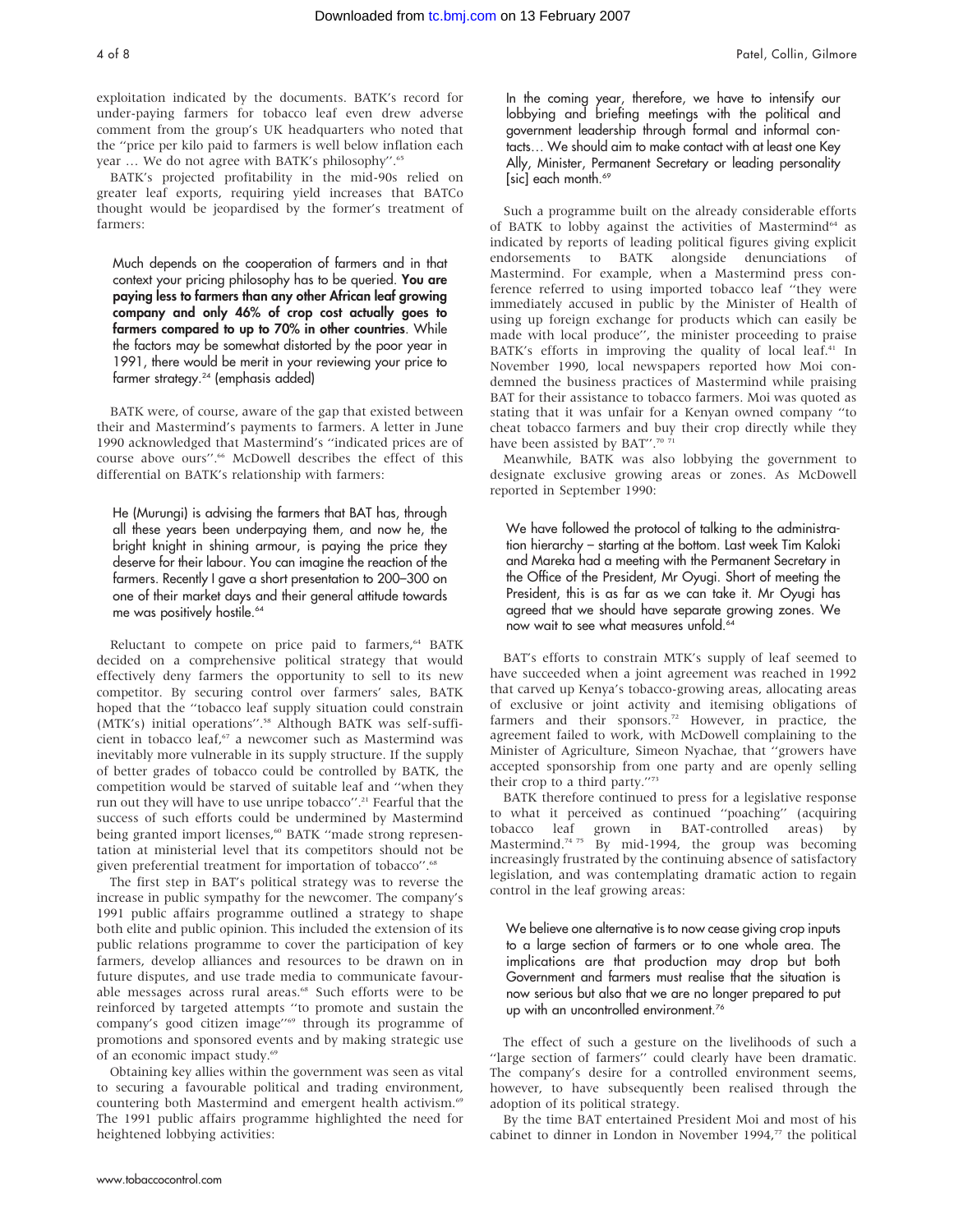British American Tobacco and public policy in Kenya 5 of 8

The Kenyan Government has passed a ''tobacco law'' which looks as though it will be very successful (if properly implemented) in stopping poaching and illegal out of season growing. The law was actually drafted by us but the Government is to be congratulated on its wise actions. $^{77}$ (emphasis added)

This legislation had previously been described by Davis as ''drafted by BAT (K) and, if applied properly, should stop the predations of MTK''. According to Davis, the legislation constituted ''an excellent achievement by the company congratulations to all involved''.78

The Crop Production and Livestock (Tobacco Growing and Marketing) Rules were enacted under the powers of the Minister for Agriculture in July 1994.<sup>79</sup> The obligations these placed on farmers were strikingly similar to proposals previously submitted by BATK to the Minister, Simeon Nyachae. Before a meeting with Nyachae in September 1993, McDowell forwarded a report entitled ''Rules and regulations governing the production of tobacco in Kenya'<sup>80</sup> (for comparison, see table 1). The proposals intended to restrict Mastermind would clearly subordinate farmers to their designated sponsor, overwhelmingly BATK. In effect, the legislation gave a legal basis to a quasi-feudal relationship between farmers and the company.

The justification for such restrictions rested on the claim, described above, that despite accepting sponsorship from one party, farmers were selling their crop to another party.<sup>74</sup> Both the alleged illegitimacy of this practice and the associated claim that Mastermind's purchase of these crops constituted poaching75 76 reflect BATK's claims of obligations owed to it by sponsored farmers. BATK's purported entitlement to purchase the leaf on a non-competitive basis was seemingly rooted in its supply of crop inputs such as seeds, fertilisers and pesticides. Yet, the documents suggest that the costs of such inputs were ultimately borne by the Kenyan state. A report from a visit to

Kenya in 1990 described how ''BATK provides the farmers with the crop inputs and claims the money back from either the KCB [Kenya Commercial Bank] or Agricultural Finance Corporation (parastatal). $1^{\prime\prime\prime\prime\prime}$  (see box 1).

## **DISCUSSION**

Our findings indicate the longstanding, high-level political links and support enjoyed by BAT in Kenya. The company has been supported by successive Kenyan Presidents— Kenyatta, Moi and currently Kibaki—establishing links with a variety of ministers and appointing influential politicians as non-executive directors. They also highlight the extent to which BAT was able to influence public policy. Health legislation has continuously been diluted and delayed. Also, the government implemented legislation drafted by BAT that purely benefited the company at the expense of a local company and, more importantly, local tobacco farmers, entrenching their poor pay and quasi-feudal relationship with BAT and consolidating BAT's control over tobacco farming.

A secondary finding, BAT's commercial response to the threat of competition, illustrates the potential public health risks of increasing competition in a tobacco market. BAT's analysis of the ''bad habits of monopoly days''58 indicates poor penetration among young adults, and recommended revitalising marketing to deal with this. The implication that the monopoly's inefficiencies limited tobacco consumption and that BAT would behave differently in a competitive market is consistent with growing evidence that, by increasing competition, trade and investment liberalisation stimulate marketing and in turn consumption. $81-85$ This is an important finding given current trade liberalisation debates and the International Monetary Fund's ongoing commitment to tobacco industry privatisation.<sup>86</sup>

In addition to its political contacts, BAT's policy influence seems to be based on both the perceived importance of tobacco leaf farming to the Kenyan economy and individual farmers and the ''good citizen'' image projected through its role in leaf development and more broadly. The former is illustrated firstly by the key role played by ministers of agriculture both in recent and past events (witness BAT's efforts to influence the FCTC and the legislation enacted by the agriculture minister, respectively), and secondly by repeated references to the social

| BAT Kenya, September 1993: Rules and regulations<br>governing the production, marketing and transport of<br>flue cured, fire cured and burley tobacco in Kenya <sup>85</sup>                                           | Kenya Gazette, Legislative Supplement,<br>July 1994: The crop production and livestock<br>(tobacco growing and marketing) rules, 1994 <sup>80</sup>                                                                                                                                                                                                                                                                                                           |
|------------------------------------------------------------------------------------------------------------------------------------------------------------------------------------------------------------------------|---------------------------------------------------------------------------------------------------------------------------------------------------------------------------------------------------------------------------------------------------------------------------------------------------------------------------------------------------------------------------------------------------------------------------------------------------------------|
| Obligations of the registered growers<br>1. Register with one approved sponsor only per crop<br>seasonensure that there is no mixing of grades in<br>each hand or mixing of hands of individual grades<br>in one bale. | Part III - Farmers<br>17.(1) No farmer shall enter into sponsorship agreement<br>with more than one sponsor for the same growing period.                                                                                                                                                                                                                                                                                                                      |
| 1.2 Not register with any other sponsor if he still has<br>an outstanding debt from a previous crop<br>with a previous sponsor<br>2. Sell ALL the tobacco he produces to his sponsor.                                  | (2) Any farmer who enters into a sponsorship agreement<br>with a sponsor shall prior to such agreement clear all<br>outstanding debts secured with any other sponsor.<br>18. No farmer shall sell any tobacco grown by him pursuant<br>to a sponsorship agreement, to any person other than his<br>sponsor, or at prices and buying points different from those<br>specified in the sponsorship agreement or as may be<br>directed in writing by the sponsor. |
| 3. Sell only the tobacco that he has grown, ie, he will<br>not offer any of his tobacco for sale through a third party.                                                                                                |                                                                                                                                                                                                                                                                                                                                                                                                                                                               |
| 4. Co-operate with the sponsor and other tobacco<br>growers and grow only the hectarage, using the<br>best cultural practices, agreed with his sponsor.                                                                | 19. No farmer shall grow tobacco on an acreage either<br>larger or lesser than that specified in the sponsorship<br>agreement.                                                                                                                                                                                                                                                                                                                                |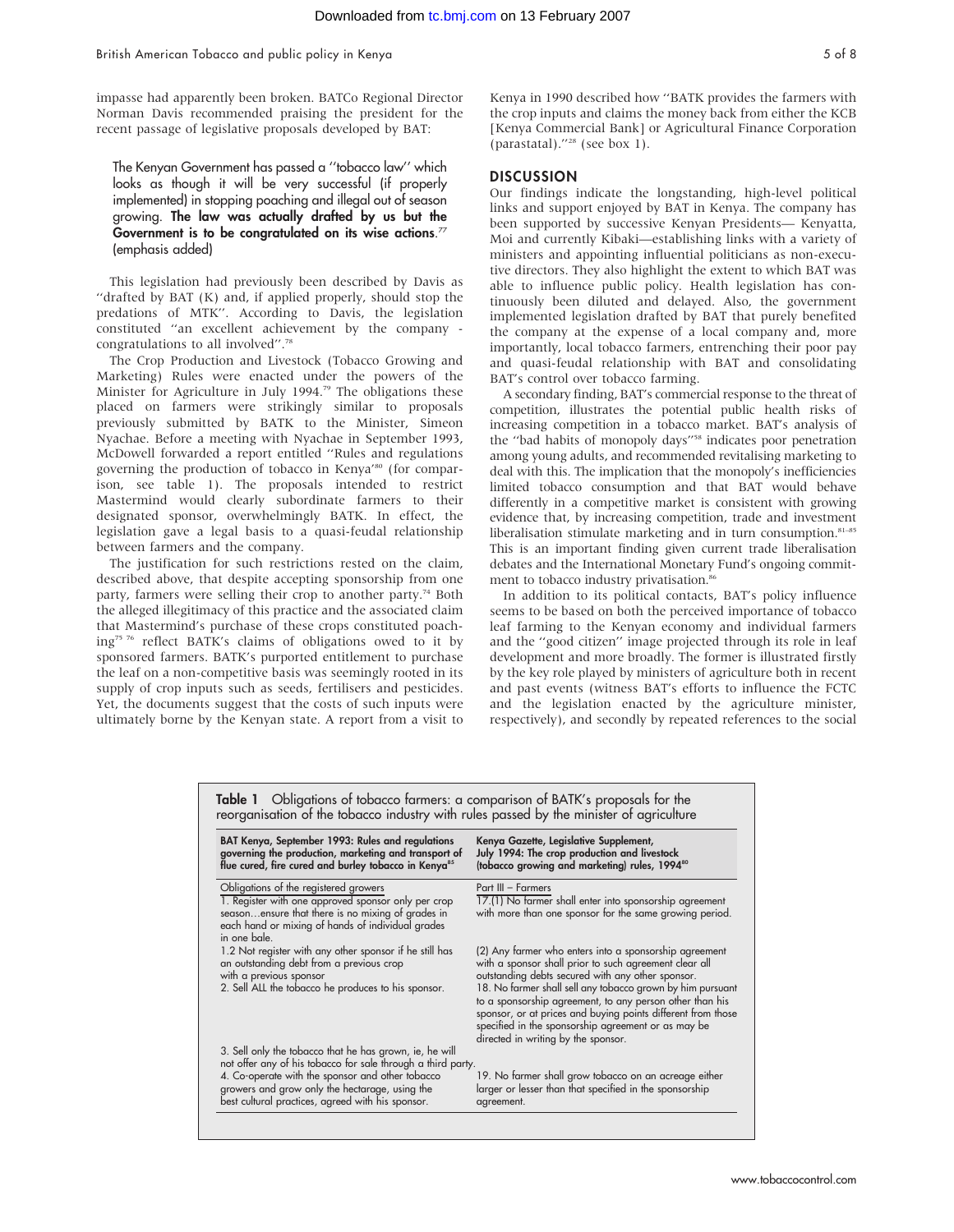## What is already known on this topic

We believe there are a number of lessons critical to policy development in SSA. Firstly, despite the economic benefits tobacco farming brings BAT, its benefits to the Kenyan economy and to individual farmers seems to have been deliberately exaggerated. Analysis of the true cost benefits of growing tobacco versus other crops is urgently needed to properly inform this debate. Secondly, tobacco farmers must be protected against BAT's predatory practices and fully informed about its activities in order to prevent them being inadvertent BAT pawns, and help them have an informed role in policy debates. Thirdly, image is the key to BAT's ability to influence policy, and, although assiduously cultivated over years, chinks in BAT's imagery armour can be identified and should be exploited. Such lessons will be critical in overcoming barriers to the domestic implementation of the FCTC as illustrated by Kenya's ratification of the treaty, but the marked lack of progress in implementing legislation that accords with the treaty.

and economic benefits of tobacco growing by present<sup>29</sup> and past ministers<sup>41</sup> and presidents.<sup>71 72</sup> The major public relations response to the threat from MTK shows the importance BAT places on corporate imagery in aiding lobbying. Tobacco farmers were clearly an important audience for BAT's publicity. Such findings, combined by assertions in BAT's annual reports and on its website http://www.bat.com/oneweb/sites/uk\_\_3mnfen.nsf/vwPagesWebLive/

DO538NJ3?opendocument&SID = 34706DE89998E74C85ED4-  $C85840FC711&DTC = 20040616&TMP = 1$ , suggest that BAT has assiduously cultivated the perception that tobacco leaf farming is good for both farmers and the Kenyan economy.

Yet, weaknesses in BAT's position are identified. The foundations of its influence seem to be shaky, given the minimal contribution that independent data suggest that tobacco makes to the Kenyan economy (box  $1$ ).<sup>30</sup> We have documented clearly its cynical treatment of tobacco farmers, controlled and chronically underpaid by a monopolistic purchaser. Such conditions do not seem unique to Kenya similar dangers are highlighted in a report on BAT's appalling treatment of tobacco farmers in Uzbekistan.<sup>87</sup> Growing evidence shows the economic and health risks faced by tobacco farmers contracted to BAT.<sup>5 6 8-10</sup> In addition, BAT's political response to the emergence of MTK highlights what it perceives as weaknesses in its position—nationalist sensitivities, its monopoly position and the image of a giant multinational versus a local company.

#### Authors' affiliations .......................

Preeti Patel, Centre on Global Change and Health, London School of Hygiene & Tropical Medicine, London, UK

Jeff Collin, Centre for International Health Policy, University of Edinburgh, Edinburgh, UK

Anna B Gilmore, European Centre on Health of Societies in Transition, London School of Hygiene & Tropical Medicine, London, UK

Funding: This work was supported by the National Cancer Institute, US National Institutes of Health, grant number R01 CA91021.

Conflict of interest: We are funded by the National Cancer Institute, US National Institutes of Health under grant number R01 CA91021 ''Globalisation, the tobacco industry and policy influence''. JC and ABG have additionally received funding from the Wellcome Trust, Cancer Research UK and Health Canada for tobacco document-related work, for which JC has also received funding from the Rockefeller Foundation. ABG

## What this paper adds

Most of the academic literature on tobacco industry tactics focuses on middle-income and high-income countries. Little research exists on the conduct of the industry in low-income countries, and even less in Africa. This paper shows that British American Tobacco (BAT) enjoys considerable influence over public policy in Kenya, having diluted and delayed health legislation and restructured tobacco farming to advance its corporate interests at the expense of local farmers. Such influence seems to stem largely from its extensive high-level political connections, but also from the perceived economic importance of tobacco farming and BAT's ''good citizen'' image. Yet, the documents also highlight BAT's poor treatment of tobacco farmers, with BATK paying tobacco farmers less than any other African leaf-growing company.

is a board member of ASH-UK and JC is a board member of the International Agency on Tobacco and Health (both unpaid).

The opinions are those of the authors alone.

PP had full access to all the data in the study and had final responsibility for the decision to submit the publication.

### **REFERENCES**

- 1 **Gajalakshmi CK**, Jha P, Ranson K, *et al.* Global patterns of smoking and<br>smoking-attributable mortality. In: Jha P, Chaloupka F, eds. To*bacco control in*<br>developing countries. Oxford: Oxford University Press, 2000.<br>2
- policy. Oxford: Oxford University Press, 2004.
- 3 Oluwafemi A. Regional summary for the African region. In: Shafey O, Dolwick S, Gunidon GE, eds. Tobacco control country profiles.2nd edn. Atlanta, GA: American Cancer Society, 2003.
- 4 WHO Committee of Experts. Tobacco company strategies to undermine tobacco control activities at the World Health Organization. Report of the committee of experts on tobacco industry documents. Geneva, 2000 http://who.int/tobacco/
- policy/who\_inquiry/en/print.html (accessed 22 Dec 2006).<br>5 **Campaign for Tobacco Free Kids**. 'Golden leaf, barren harvest: The costs of tobacco farming'. 2001. http://tobaccofreekids.org/campaign/global/ FCTCreport1.pdf (accessed 22 Dec 2006).
- 6 Christian Aid/DESER. Hooked on tobacco: Brazilian family farmers, British American Tobacco and the need to regulate big business. 2002. http:// www.christian-aid.org.uk/indepth/0201bat/index.htm (accessed 22 Dec 2006).
- 7 Kweyuh P. Tobacco expansion if Kenya the socio-ecological losses. Tob Control 1994;3:248–51.
- 8 Kweyuh P. Tobacco tarming in Kenya: the protits of deception. Presentation to<br>the International Lung Health Conference and Annual General Meeting of the<br>International Union Against Tuberculosis and Lung Diseases (UIATLD)
- 9 Kweyuh P. Does tobacco growing pay? The Case of Kenya. In: Abedian I, van der Merwe R, Wilkins N, Jha P, eds, The economics of tobacco control:towards an optimal policy mix.Rondebosch, South Africa:Applied Fiscal Research Centre, University of Cape Town, 1998:245–50.
- 10 Christian Aid. Behind the mask: The real face of corporate social responsibility. 2004. http://www.christian-aid.org.uk/indepth/0401csr/ csr\_behindthemask.pdf (accessed 22 Dec 2006).
- 11 Asila J. No cash in this crop. New Internationalist 369, July 2004. http:// www.newint.org/issue369/crop.htm (accessed 22 Dec 2006).
- 12 ASH UK. British American Tobacco: exporting misery. 2006 http:// www.ash.org.uk/html/international/html/BATKenya060425.html (accessed 22 Dec 2006).
- 13 WHO. Updated status of the WHO Framework Convention on Tobacco Control. http://www.who.int/tobacco/framework/countrylist/en/index.html (last accessed 22 Dec 2006).
- 14 Ogwell AEO. National Tobacco Free Initiative Committee, Ministry of Health,
- Nairobi, personal communication (PP), 9 2005.<br>15 **Coates B**. Cigarette company documents outline strategy to derail global tobacco treaty. Centre for Public Integrity. 16 May 2003. http://www.public-i.org/ report.aspx?aid = 85&sid = 200 (accessed 22 Dec 2006).
- 16 Cox H. The global cigarette: origins & evolution of British American Tobacco 1880–1945. Oxford: Oxford University Press, 2000:310.
- 17 Swainson N. Company formation in Kenya before 1945 with particular reference to the role of foreign capital. In: Kaplinsky R, eds. Readings on the multinational corporations in Kenya. Nairobi: Oxford University Press, 1978:56–7.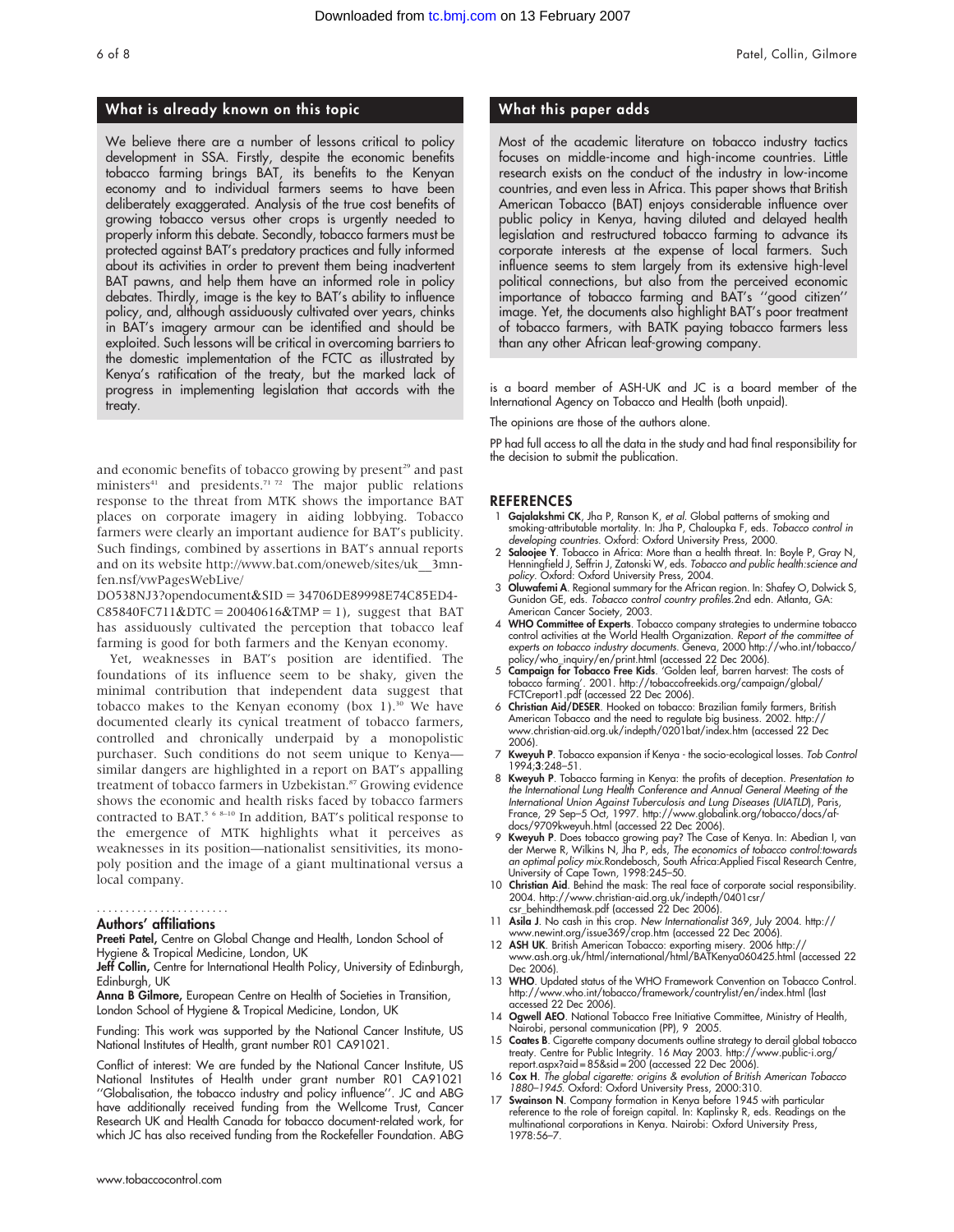British American Tobacco and public policy in Kenya 7 of 8 and 2008 and 2008 and 2008 and 2008 and 2008 and 20

- 18 World Bank. Economics of tobacco for the Africa (AFR) region, 20 June. 2001. http://www1.worldbank.org/tobacco/pdf/country%20briefs/Africa.pdf (accessed 22 Dec 2006).
- 19 Oyuke J. BAT to invest Sh 500m in export unit. The East African Standard, online edition, 23 Aug, 2002.
- 20 BAT Kenya Limited. Briefing on tobacco leaf growing in Kenya, Telefax message from Kaloki TS (BAT Kenya Limited) to Snowden I (BATCO Woking), BAT,
- Guildford Depository, 28 June 1993 (Bates Range 304549876/9877). 21 BAT Kenya Limited. Response to Ton Van Waay's visit report April 1989, BAT, Guildford Depository, June 1989 (Bates Range 400549650/9658).
- 22 BAT Kenya Limited. Cigarette consumption rising in Kenya, date, author and publication details illegible, BAT, Guildford Depository, (Bates Range 401258112) .
- 23 **BAT Kenya Limited**. Domestic annual usings are in the region of 5,000 tonnes of<br>dry leaf. Briefing on Tobacco Leaf Growing in Kenya, Telefax Message from<br>Kaloki TS (BAT Kenya Limited) to Snowden I (BATCO Woking), BAT,
- Guildford Depository, 28 Nov, 1991 (Bates Range 301536123/6127).
- 25 Tice TJ. Extract from minutes of Tobacco executive Committee meeting. BAT,
- Guildtord Depository, Bates No. 201018307, 24 Jun, 1980.<br>26 Mackay J, Eriksen M. *The Tobacco Atlas*. Geneva, World Health Organisation
- http://www.who.int/tobacco/media/en/title.pdt (accessed 22 Dec 2006).<br>27 **Madeley J**. Big business, poor peoples: The impact of transnational corporations<br>37 on the world's poor. London & New York: Zed Books, 2001:51.
- 28 Brandt D. Visit to BAT Kenya 4-6 June 1990, 26 June 1990, BAT, Guildford Depository, Bates Range 301611652.
- 29 The Nation. Ministries Split Over Adoption of Tobacco Bill, 30 May 2003. http://allafrica.com/stories/200305300486.html (accessed 22 Dec 2006). 30 United Nations Food and Agriculture Organization (FAO) Database,
- Agriculture Food and Trade (Crops & Livestock Primary & Processed). http://apps.fao.org/page/form?collection = Trade.CropsLivestockProducts&Domain = Trade &servlet = 1&language = EN&hostname = apps.fao.org&version = default.
- 31 Ogwell AEO. National Tobacco Free Initiative Committee, Ministry of Health,
- Nairobi, personal communication (PP), 1 Aug 2006. 32 Odhiambo PA, ed. Tobacco vs health. Nairobi: National Tobacco-Free Initiative Committee, Kenya, 2005.
- 33 Summary of B. A.T Kenya Response to the University of Lancaster Study. Letter to Mr. J. S. Mathenge (Permanent Secretary, Office of the President, Nairobi, Kenya) from E. A. Luseno (Director-Personnel & Public Affairs BAT Kenya), BAT, Guildford Depository 22 Aug 1984 (Bates Range 304007384/7397).<br>34 **British American Tobacco Kenya**. Annual Rep Financ Statements 2003:16.
- 
- 35 Throup D, Hornsby C. Multi-party politics in Kenya: The Kenyatta & Moi States & the triumph of the system in the 1992 election. Oxford: James Currey, 1998:359.
- 36 Johnston AC. BAT Kenya 18th/22nd April Tour, BAT, Guildford Depository, 26 April 1988(Bates Range 300027102).
- 37 Blackman L (1982) Visit to BAT Kenya Ltd, 3–5 November 1982. BAT, Guildford Depository, 16 Nov 1982 (Bates Range 304011959/196).
- 38 Fax from Davis N to Broughton MF. Subject: Meeting with President Moi, BAT, Guildford Depository, 17 Nov 1994 (Bates Range 500045215).
- BAT. Imara Daima Housing Development: Background Notes to Mr Norman Davis, BAT, Guildford depository, 4th Nov 1994 (Bates Range 500045216/ 5218).
- 40 BAT. Africa Private Enterprise Group Dinner [Guest List], BAT, Guildford Depository, 17 Nov 1994 (Bates Range 500045209).
- 41 van Waay A, Visit Note Kenya 29th March to 7th April 1989, Secret, BAT,<br>Guildford Depository, 18 Apr 1989 (Bates Range 400549659/9665).<br>42 Kimani D New anti- tobacco bill to hit industry hard. The East African, RJ<br>Rey
- legacy.library.ucsf.edu/tid/nbo51c00 (accessed 22 Dec 2006).
- 43 Panafrican News Agency. Companies suspected of delaying tobacco bill in Kenya. All-Africa.com, 2 April 2001. http://allafrica.com/stories/ 200104030016.html (accessed 22 Dec 2006).
- 
- 44 **BAT Kenya**. Annual Rep Accounts 2001:5.<br>45 **BAT Kenya**. Annual Rep Financ Statements 2002:7.<br>46 **BAT Kenya**. Annual Rep Financ Statements 2003:7.
- 
- BAT Kenya. Annual Rep Financ Statements 2004:9.
- 48 The Standard. Tobacco industry calls another MPs' retreat. 19 Nov, 2004.
- 49 **Simpson D**. Kenya beach party 'helps' tobacco bill. Tobacco Control 2005;14:4.<br>50 **Ogutu J** Public smoking reprieve extended. The East African Standard (Nairobil) 50 Ogutu J. Public smoking reprieve extended. The East African Standard (Nairobi), 1 July 2006 http://allafrica.com/stories/printable/200607010186.html accessed 22 Dec 2006).
- 51 **Kimani D**. 'Pre-emptive' ban polarizes govt and tobacco industry. The East<br>African (Nairobi), 29 May 2006. http://www.spinwatch.org/<br>modules.php?name=News&file=article&sid=2757 .
- BAT Kenya. Key Efforts by British American Tobacco CORA Departments on tackling the WHO tobacco free initiative. (Bates Range 321422732/2735).
- http://bat.library.ucsf.edu/tid/bnz34a99 (accessed 22 Dec 2006). 53 Andreas Vecchiet to Michael Prideaux. WHO: outcomes of first FCTC Intergovernmental Negotiating Body', 10 November 2000, Bates Range 325047704/7720. http://bat.library.ucsf.edu/tid/ymt44a99 (accessed 22 Dec 2006).
- 54 The Impact of WHO's Global Tobacco Control Proposals on Tobacco-Growing Economies. Report on the Series of ITGA Select Briefings. South Africa, Zimbabwe, Malawi, Kenya, India, March 2000 (Bates Range 321356397/
- 6413). http://bat.library.ucsf.edu/tid/lsr03a99 (accessed 22 Dec 2006). 55 Peel M. BAT: How to bypass the local difficulties, Financial Times, 21 Feb 2004. http://searchft.com/s03/search/article.html (accessed 22 Dec 2006).
- 56 The East African. Pay \$4.7m Tax, KRA Tells Moi Son's Firm 2003. http:// allafrica.com/stories(accessed 22 Dec 2006).
- 57 BAT Kenya. Note to Johnston AC, from Vayid MA. Competitive entry sensitivity analysis, BAT, Guildford Depository, 13 November 1987 (Bates Range 400228897/8898).
- 58 Maganlal: An Unstoppable Family Business. Company Survey, The East African, 3 Dec 2001, online edition.
- 59 BAT Kenya Note to Johnston AC, from Vayid MA, Note of a visit to BAT Kenya 30 Nov–1 Dec 1987, . BAT, Guildford Depository, 11 Dec 1987 (Bates Range 400228899/8900).
- 60 Kenya Gazette supplement no. 52, 10 Aug 1984. http://apps.nccd.cdc.gov/
- nations/legislation/PDFFiles/Kenya.pdf (accessed 22 Dec 2006).<br>61 **BAT**. Company plan meeting: BAT Kenya Marketing, n/d, BAT, Guildford<br>Depository, 1991 (Bates Range 301536248).
- 62 Hirji T, Stephenson A. Report on Visit to BAT (Kenya) Ltd by Taj Hirji, Alan<br>1988. Robenson 22–31 January 1988, Rob Ferris 21–26 Jan 1988. BAT,<br>Guildford Depository, 23 Feb 1988 (Bates Range 401313638/3650).<br>63 Lett
- Pirating Fire-Cured Tobacco Grown by BAT Kenya registered farmers, BAT, Guildford Depository, 7 Sept 1990 (Bates Range 301611620/1621).
- 64 BAT Kenya. BAT Kenya Ltd Annual Report 1986, BAT, Guildford Depository, 1
- May 1987 (Bates Range 403696046/6066).<br>65 Drummond JW Company plan 1992–1996; BAT Kenya Limited Kenya, Leaf,<br>BAT, Guildford Depository, 23 Oct 1991 (Bates Range 301536249/6251).<br>66 **BAT Kenya.** Letter from Bishop DJ to M
- 1990, BAT, Guildford Depository, Bates Range 301611693.
- 67 Lowe RD, Visit to B. A. T. (Kenya) Ltd 25–29 Apr 1988, BAT, Guildford Depository, 4 May 1988 (Bates Range 400549702).
- 68 BAT Kenya. Memorandum, PUBLIC AFFAIRS KEY OBJECTIVES FOR 1991, from Luseno EA (Director Public Affairs) to Opukah S, 15 September 1990, BAT, Guildford Depository, Bates Range 304011828/ 1830.
- 69 Agriconsult. The economic impact of the tobacco industry in Kenya. Nairobi, Kenya, March 1991. Cited in Kweyuh P, 'Tobacco expansion in Kenya the
- socio-ecological losses'. *Tobacco Control* 1994;**3**:248–51.<br>70 Mwema K. Reform talks open to public: Kanu has nothing to hide Moi. Times: The Voice of the People, 30 Nov, 1990;2.
- 71 Opanga K. Kanu review meeting open to all, says Moi Daily Nation, 30 Nov 1990.
- 72 BAT. BAT Kenya and MTK to operate in same areas', BAT Mkulima Wa Tumbaku, Newsletter, Vol 4, March, BAT, Guildford Depository, 1993 (Bates Range 304549890/9893).
- 73 BAT Kenya. Letter from McDowell TPG (Managing Director, B.A.T. Kenya) to Simeon Nyachae (Minister for Agriculture, Livestock Development & Marketing), BAT, Guildford Depository, 7 Sept 1993 (Bates Range 304549828/9829).
- 74 BAT Kenya. Bishop DJ. BAT Kenya File Note, BAT, Guildford Depository, 20 Aug 1990 Bates Range 301611637. 75 BAT Kenya. Leaf Department Company Plan Guidelines 1994, BAT, Guildford
- Depository (Bates Range 602000107/0109).
- 76 BAT Kenya. Leaf Department Company Guidelines, attached with Letter from Davis N to McDowell TPG (B.A.T Kenya Ltd), BAT, Guildford Depository, 13 Jun 1994 (Bates Range 602000107).
- Letter from Davis N to Greener G, Allied Dunbar Assurance plc, BAT, Guildford Depository, 18 Nov 1994 (Bates Range 500045203).
- 78 Davis N Visit to Bat Kenya, 23–25 August 1994', BAT, Guildford Depository, 30 Aug 1994 (Bates Range 500045312/4316).
- 79 The Crop Protection and Livestock Act (CAP 321). Kenya Gazette Supplement No. 42, 29 July, 1994. 80 BAT Kenya. Rules and regulations governing the production, marketing and
- transport of flue cured, fire cured and burley tobacco in Kenya, BAT, Guildford Depository, 7 Sept 1993 (Bates Range 304549830/9847).
- Taylor A, Chaloupka FJ, Guindon E, et al. The impact of trade liberalisation on tobacco consumption. In: Jha P, Chaloupka F, eds. Tobacco control in developing countries. Oxford: Oxford University Press, 2000.
- 82 Bettcher D, Subramaniam C, Guindon Eet al. Confronting the tobacco epidemic in an era of trade liberalisation. Geneva: WHO, TFI, 2001.
- 83 Gilmore A, McKee M. Exploring the impact of foreign direct investment on tobacco consumption in the former Soviet Union. Tobacco Control 2005;14:13–21.
- 84 Gilmore A, Radu-Loghin C, Zatushevski I, et al. Pushing up smoking incidence: a review of transnational tobacco company plans for a privatised tobacco industry in Moldova. Lancet 2005;365:1354–9.
- 85 Campaign for Tobacco-Free Kids. Public Health and International Trade Volume II: tariffs and privatisation. Washington DC: Campaign for Tobacco-Free Kids, 2002.
- 86 Weissman R, White A. Needless harm, International Monetary fund support for tobacco privatisation and for tobacco tax and tariff reduction and the cost to public health. Washington, DC: Essential Action, 2002, (http:// www.essentialaction.org/needlessharm.pdf) (accessed 22 Dec 2006).
- 87 British Helsinki Human Rights Group. BAT in Uzbekistan 2002. http:// www.bhhrg.org/CountryReport.asp?CountryID = 23&ReportID = 5 (accessed 22 Dec 2006)
- 88 MacKenzie R, Collin J, Lee K. The tobacco industry documents: an introductory handbook and resource guide for researchers. London: London School of Hygiene & Tropical Medicine, 2003, http://www.lshtm.ac.uk/cgch/tobacco/ Handbook%2008.07.03.pdf (accessed 22 Dec 2006).
- 89 Bero L. Implications of the tobacco industry documents for public health and policy. Ann Rev Public Health 2003;24:267-88.
- 90 **Balbach E**. Tobacco industry documents: comparing the Minnesota Depository and internet access. Tob Control 2002;11:68–72.